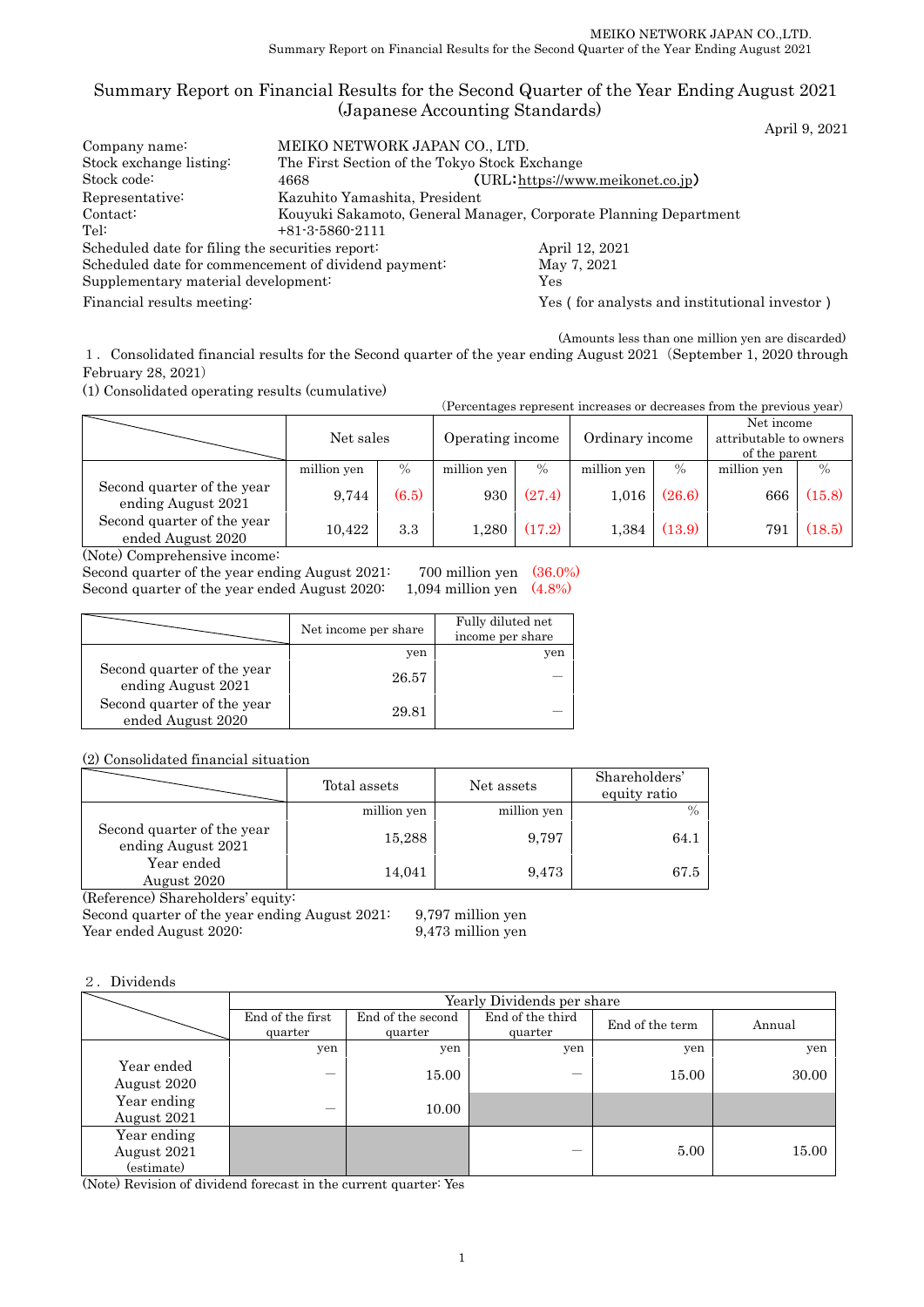3.Forecast of consolidated financial results for fiscal year ending August 2021 (September 1, 2020 through August 31, 2021)

> (Percentages represent increases or decreases from the previous year for the full-year figures, and from the second quarter of the previous year for the second quarter figures.)

|           | Net sales   |               | Operating income | Net income<br>Ordinary income<br>attributable to<br>owners of the parent |             |      |             | Net income<br>per share  |       |
|-----------|-------------|---------------|------------------|--------------------------------------------------------------------------|-------------|------|-------------|--------------------------|-------|
|           | million yen | $\frac{0}{0}$ | million yen      | $\%$                                                                     | million yen | $\%$ | million yen | $\%$                     | yen   |
| Full-year | 18.600      | 2.1           | 630              | 193.3                                                                    | 760         | 68.2 | 700         | $\overline{\phantom{0}}$ | 27.91 |

(Note) Revision of consolidated earnings forecast' numerical values in the current quarter: Yes

Regarding the revision of the consolidated earnings forecast, please refer to the "Notice of Upward Revision of Full-year Earnings and Dividend of Surplus" announced on April 9th, 2021.

### (Notes)

(1) Changes of important subsidiaries during the period

(changes of specific subsidiaries in accordance with changes in the scope of consolidation): None

- (2) Application of particular accounts procedures to the preparation of quarterly consolidated financial statements: None
- (3) Changes in accounting policies and changes or restatement of accounting estimates

| (i) Changes in accounting policies caused by revision of accounting standards: | None |
|--------------------------------------------------------------------------------|------|
| $(i)$ Changes in accounting policies other than $(i)$ :                        | None |
| (iii) Changes in accounting estimates:                                         | None |
| $(iv)$ Restatement:                                                            | None |

### (4) Number of outstanding issues (common stock)

| (i) Number of outstanding shares at the end of the period (including treasury stock) |                   |
|--------------------------------------------------------------------------------------|-------------------|
| Second quarter of the year ending August $2021: 27,803,600$ shares                   |                   |
| Year ended August 2020:                                                              | 27,803,600 shares |
| (ii) Number of shares of treasury stock at the end of the period:                    |                   |
| Second quarter of the year ending August 2021:                                       | 2,720,024 shares  |
| Year ended August 2020:                                                              | 2,719,974 shares  |
| (iii) Average number of shares during the period (accumulated consolidated quarter)  |                   |
| Second quarter of the year ending August 2021:                                       | 25,083,599 shares |
| Second quarter of the year ended August 2020:                                        | 26,557,026 shares |

※ This financial summary falls outside the scope of quarterly review procedures.

### ※ Explanation of the appropriate use of the forecasts of financial results, and other noteworthy matters

Forward-looking statements in the document, such as earnings forecasts, are based on the information currently available and certain assumptions that the company thinks reasonable. Actual results may differ remarkably from the statements due to variety of different factors.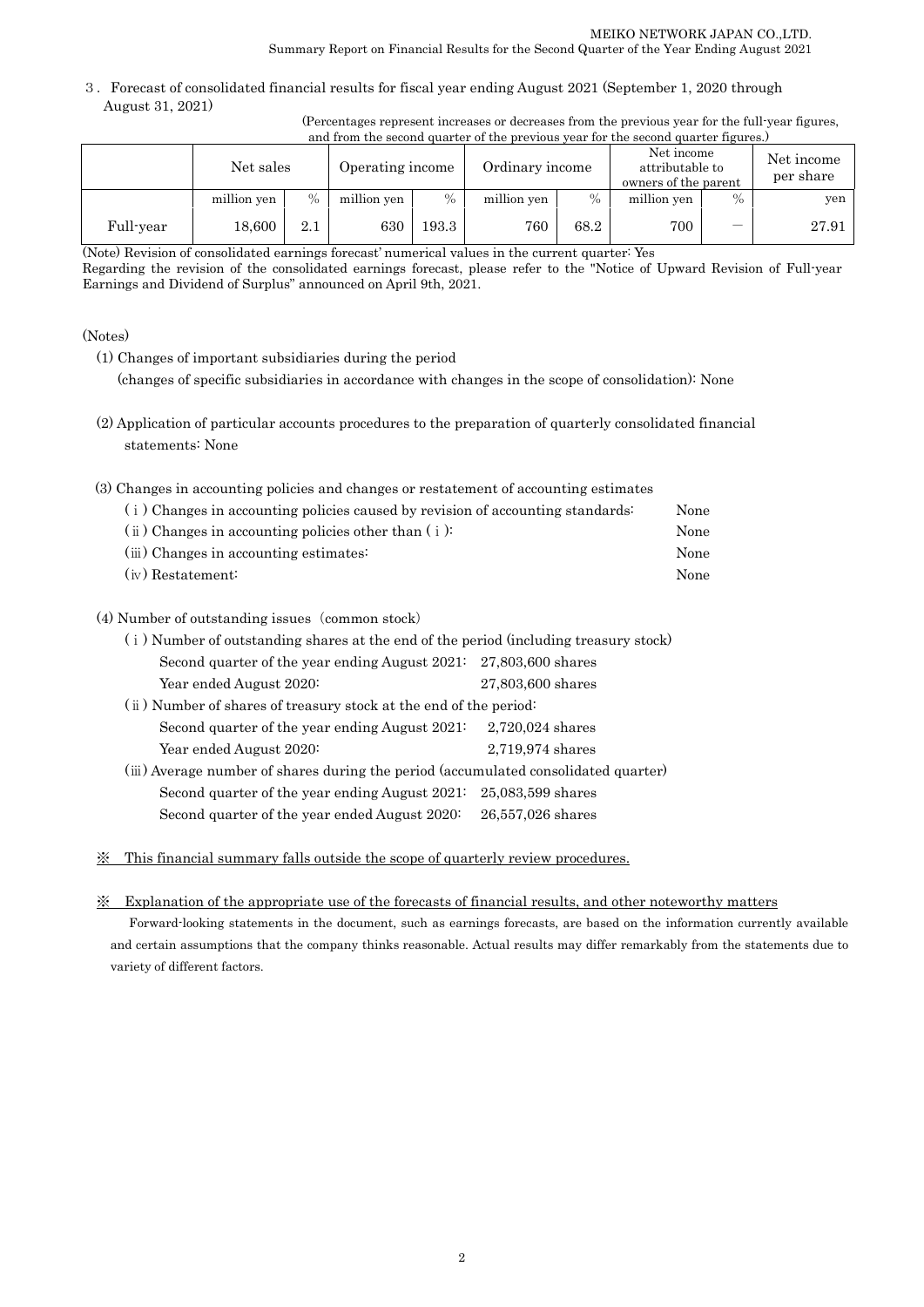| Term                                                                                  |                      | Second quarter of the year<br>ended August 2020 |                      | Second quarter of the year<br>ending August 2021 |  |  |
|---------------------------------------------------------------------------------------|----------------------|-------------------------------------------------|----------------------|--------------------------------------------------|--|--|
|                                                                                       |                      | September 1, 2019 -<br>February 29, 2020        |                      | September 1, 2020 -<br>February 28, 2021         |  |  |
| <b>Fiscal Period</b>                                                                  | Operating<br>results | Same period<br>of the<br>previous year          | Operating<br>results | Same period<br>of the<br>previous year           |  |  |
| Number of Meiko Gijuku directly operated schools                                      | 223                  | (8)                                             | 208                  | (15)                                             |  |  |
| Number of Meiko Gijuku directly operated schools<br>(MAXIS)                           | 94                   |                                                 | 93                   | (1)                                              |  |  |
| Number of Meiko Gijuku directly operated schools<br>(KLINE)                           | 43                   | $+1$                                            | 41                   | (2)                                              |  |  |
| Number of Meiko Gijuku directly operated schools<br>(KMG)                             | 43                   | $+43$                                           | 42                   | (1)                                              |  |  |
| Number of Meiko Gijuku directly operated schools<br>(One link)                        |                      |                                                 | 21                   | $+21$                                            |  |  |
| Number of Meiko Gijuku directly operated schools                                      | 403                  | $+36$                                           | 405                  | $+2$                                             |  |  |
| Number of Meiko Gijuku franchised schools                                             | 1,529                | (124)                                           | 1,404                | (125)                                            |  |  |
| Total number of Meiko Gijuku schools                                                  | 1,932                | (88)                                            | 1,809                | (123)                                            |  |  |
| Number of registered students of Meiko Gijuku<br>directly operated schools            | 15,070               | (514)                                           | 14,315               | (755)                                            |  |  |
| Number of registered students of Meiko Gijuku<br>directly operated schools (MAXIS)    | 7,078                | $+530$                                          | 6,824                | (254)                                            |  |  |
| Number of registered students of Meiko Gijuku<br>directly operated schools (KLINE)    | 2,598                | (154)                                           | 2,694                | $+96$                                            |  |  |
| Number of registered students of Meiko Gijuku<br>directly operated schools (KMG)      | 2,228                | $+2,228$                                        | 2,159                | (69)                                             |  |  |
| Number of registered students of Meiko Gijuku<br>directly operated schools (One link) |                      |                                                 | 832                  | $+832$                                           |  |  |
| Number of registered students of Meiko Gijuku<br>directly operated schools            | 26,974               | $+2,090$                                        | 26,824               | (150)                                            |  |  |
| Number of registered students of Meiko Gijuku<br>franchised schools                   | 85,090               | (7,330)                                         | 75,935               | (9,155)                                          |  |  |
| Total number of registered students<br>of Meiko Gijuku schools                        | 112,064              | (5,240)                                         | 102,759              | (9,305)                                          |  |  |
| Sales from Meiko Gijuku directly operated schools<br>(million yen)                    | 5,679                | $+405$                                          | 5,877                | $+198$                                           |  |  |
| Sales from Meiko Gijuku franchised schools<br>$*1$<br>(million yen)                   | 2,393                | (174)                                           | 2,159                | (233)                                            |  |  |
| Sales from Japanese language schools<br>(million yen)                                 | 739                  | $+64$                                           | 475                  | (264)                                            |  |  |
| Sales from others<br>(million yen)                                                    | 1,610                | $+34$                                           | 1,231                | (378)                                            |  |  |
| Total Sales<br>(million yen)                                                          | 10,422               | $+329$                                          | 9,744                | (677)                                            |  |  |
| Sales from Meiko Gijuku directly operated schools<br>(million yen)                    | 5,679                | $+405$                                          | 5,877                | $+198$                                           |  |  |
| System-wide sales from Meiko Gijuku franchised<br>schools<br>(million yen)            | 14,950               | (1,099)                                         | 13,424               | (1,525)                                          |  |  |
| Total system-wide sales from Meiko Gijuku schools<br>$*2$                             | 20,629               | (694)                                           | 19,302               | (1,326)                                          |  |  |

(Reference) Trend of numbers of Meiko Gijuku schools and registered students and system-wide sales

 $\,1\,$ ※ 1 Sales from Meiko Gijuku franchised schools represent royalty revenues and sales of products.

2 Total system-wide sales from Meiko Gijuku schools represent the sum of total sales of Meiko Gijuku directly operated schools, including tuition, materials fees, and examination fees, and the total sales of Meiko Gijuku franchised schools, including tuition. Materials fees and examination fees of franchised schools are excluded.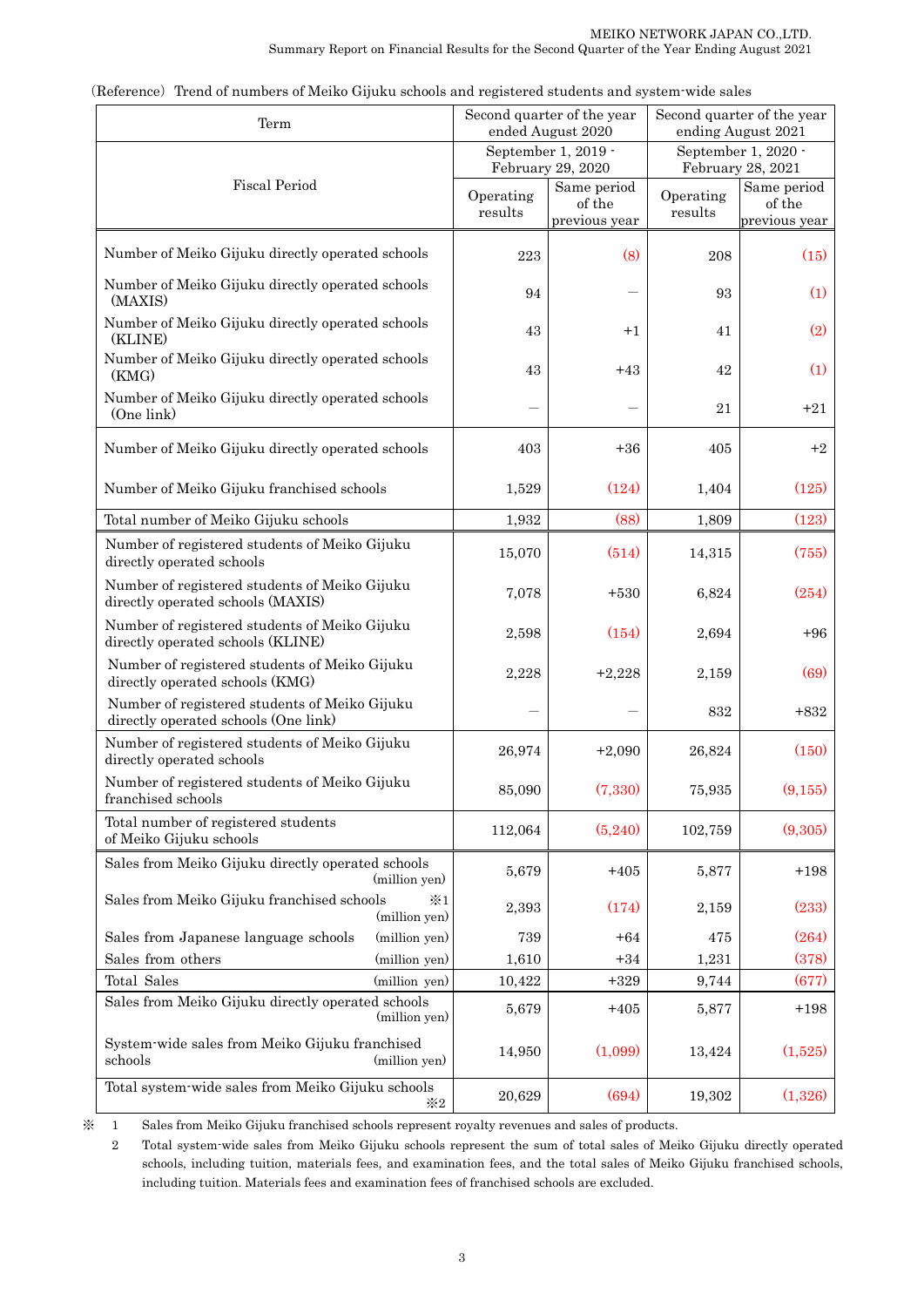Summary of consolidated financial statements (1) Consolidated balance sheets

|                                        |                                                        | (Million yen)                                                            |
|----------------------------------------|--------------------------------------------------------|--------------------------------------------------------------------------|
|                                        | End of previous fiscal year<br>(As of August 31, 2020) | End of second quarter of the<br>fiscal year<br>(As of February 28, 2021) |
| Assets                                 |                                                        |                                                                          |
| Current assets                         |                                                        |                                                                          |
| Cash and deposits                      | 7,015                                                  | 8,493                                                                    |
| Accounts receivable - trade            | 845                                                    | 693                                                                      |
| Securities                             | 300                                                    | 200                                                                      |
| Merchandise                            | 137                                                    | 134                                                                      |
| Work in process                        | 11                                                     | 7                                                                        |
| Supplies                               | 7                                                      | 11                                                                       |
| Advance payments - trade               | 14                                                     | 18                                                                       |
| Prepaid expenses                       | 279                                                    | 304                                                                      |
| Other                                  | 282                                                    | 474                                                                      |
| Allowance for doubtful accounts        | (46)                                                   | (39)                                                                     |
| Total current assets                   | 8,848                                                  | 10,297                                                                   |
| Non-current assets                     |                                                        |                                                                          |
| Property, plant and equipment          |                                                        |                                                                          |
| Buildings and structures               | 1,508                                                  | 1,594                                                                    |
| Accumulated depreciation               | (789)                                                  | (838)                                                                    |
| Buildings and structures, net          | 719                                                    | 756                                                                      |
| Tools, furniture and fixtures          | 350                                                    | 369                                                                      |
| Accumulated depreciation               | (321)                                                  | (335)                                                                    |
| Tools, furniture and fixtures, net     | 28                                                     | $34\,$                                                                   |
| Land                                   | 385                                                    | 385                                                                      |
| Leased assets                          | 10                                                     | 10                                                                       |
| Accumulated depreciation               | $\left( 0 \right)$                                     | (0)                                                                      |
| Leased assets, net                     | 9                                                      | 9                                                                        |
| Total property, plant and equipment    | 1,142                                                  | 1,184                                                                    |
| Intangible assets                      |                                                        |                                                                          |
| Goodwill                               | 277                                                    | 240                                                                      |
| Software                               | 255                                                    | 229                                                                      |
| Software in progress                   | 8                                                      | $\overline{0}$                                                           |
| Telephone subscription right           | 4                                                      | $\overline{4}$                                                           |
| Total intangible assets                | 545                                                    | 475                                                                      |
| Investments and other assets           |                                                        |                                                                          |
| Investment securities                  | 2,120                                                  | 2,014                                                                    |
| Long-term prepaid expenses             | 41                                                     | 48                                                                       |
| Deferred tax assets                    | 198                                                    | 174                                                                      |
| Leasehold and guarantee deposits       | 1,006                                                  | 955                                                                      |
| Long-term time deposits                | 100                                                    | 100                                                                      |
| Other                                  | 37                                                     | 38                                                                       |
| Total investments and other assets     | 3,504                                                  | 3,330                                                                    |
| Total non-current assets               | 5,192                                                  | 4,990                                                                    |
| $\operatorname{\mathsf{Total}}$ assets | 14,041                                                 | 15,288                                                                   |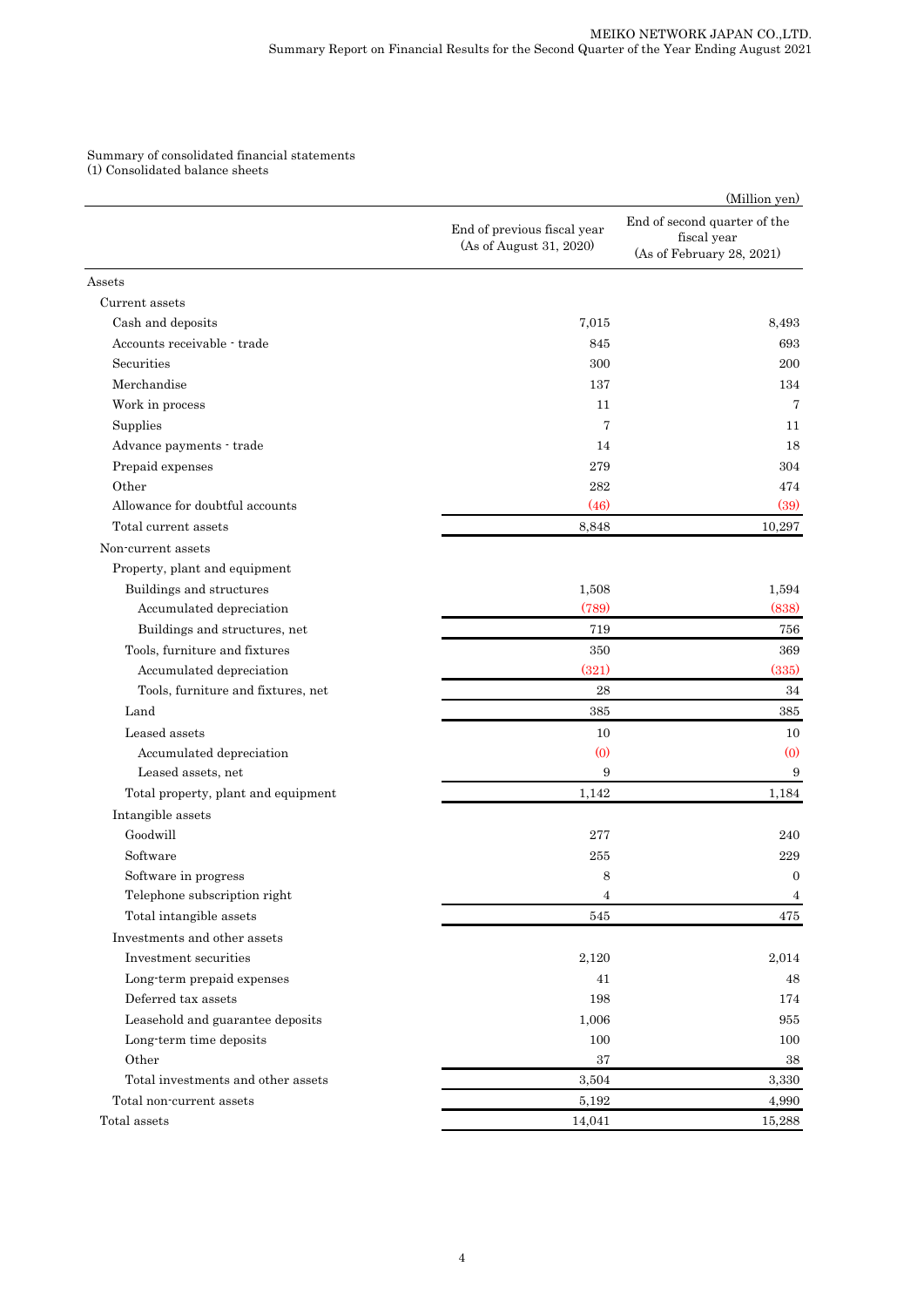#### MEIKO NETWORK JAPAN CO.,LTD. Summary Report on Financial Results for the Second Quarter of the Year Ending August 2021

|                                                       |                                                        | (Million yen)                                                            |
|-------------------------------------------------------|--------------------------------------------------------|--------------------------------------------------------------------------|
|                                                       | End of previous fiscal year<br>(As of August 31, 2020) | End of second quarter of the<br>fiscal year<br>(As of February 28, 2021) |
| Liabilities                                           |                                                        |                                                                          |
| Current liabilities                                   |                                                        |                                                                          |
| Accounts payable - trade                              | 119                                                    | 167                                                                      |
| Short term borrowings                                 |                                                        | 1,000                                                                    |
| Accounts payable - other                              | 134                                                    | 205                                                                      |
| Accrued expenses                                      | 1.055                                                  | 1,170                                                                    |
| Income taxes payable                                  | 287                                                    | 426                                                                      |
| Accrued consumption taxes                             | 198                                                    | 446                                                                      |
| Advances received                                     | 1,537                                                  | 853                                                                      |
| Lease obligations                                     | $\mathbf{1}$                                           | 1                                                                        |
| Deposits received                                     | 45                                                     | 100                                                                      |
| Provision for bonuses                                 | 423                                                    | 381                                                                      |
| Other                                                 | 43                                                     | 13                                                                       |
| Total current liabilities                             | 3,847                                                  | 4,768                                                                    |
| Non-current liabilities                               |                                                        |                                                                          |
| Retirement benefit liability                          | 104                                                    | 108                                                                      |
| Long-term accounts payable-other to employees         | 108                                                    | 107                                                                      |
| Long-term accounts payable-other to officers          | 117                                                    | 117                                                                      |
| Deferred tax liabilities                              | 32                                                     | 35                                                                       |
| Lease obligations                                     | 9                                                      | $\,8\,$                                                                  |
| Asset retirement obligations                          | 346                                                    | 342                                                                      |
| Long-term guarantee deposits                          | $\mathbf{1}$                                           | 1                                                                        |
| Total non-current liabilities                         | 720                                                    | 722                                                                      |
| Total liabilities                                     | 4,568                                                  | 5,490                                                                    |
| Net assets                                            |                                                        |                                                                          |
| Shareholders' equity                                  |                                                        |                                                                          |
| Share capital                                         | 972                                                    | 972                                                                      |
| Capital surplus                                       | 909                                                    | 909                                                                      |
| Retained earnings                                     | 10,140                                                 | 10,430                                                                   |
| Treasury shares                                       | (2,903)                                                | (2,903)                                                                  |
| Total shareholders' equity                            | 9,119                                                  | 9,409                                                                    |
| Accumulated other comprehensive income                |                                                        |                                                                          |
| Valuation difference on available for sale securities | 342                                                    | 374                                                                      |
| Foreign currency translation adjustment               | 11                                                     | 13                                                                       |
| Total accumulated other comprehensive income          | 354                                                    | 388                                                                      |
| Total net assets                                      | 9,473                                                  | 9,797                                                                    |
| Total liabilities and net assets                      | 14,041                                                 | 15,288                                                                   |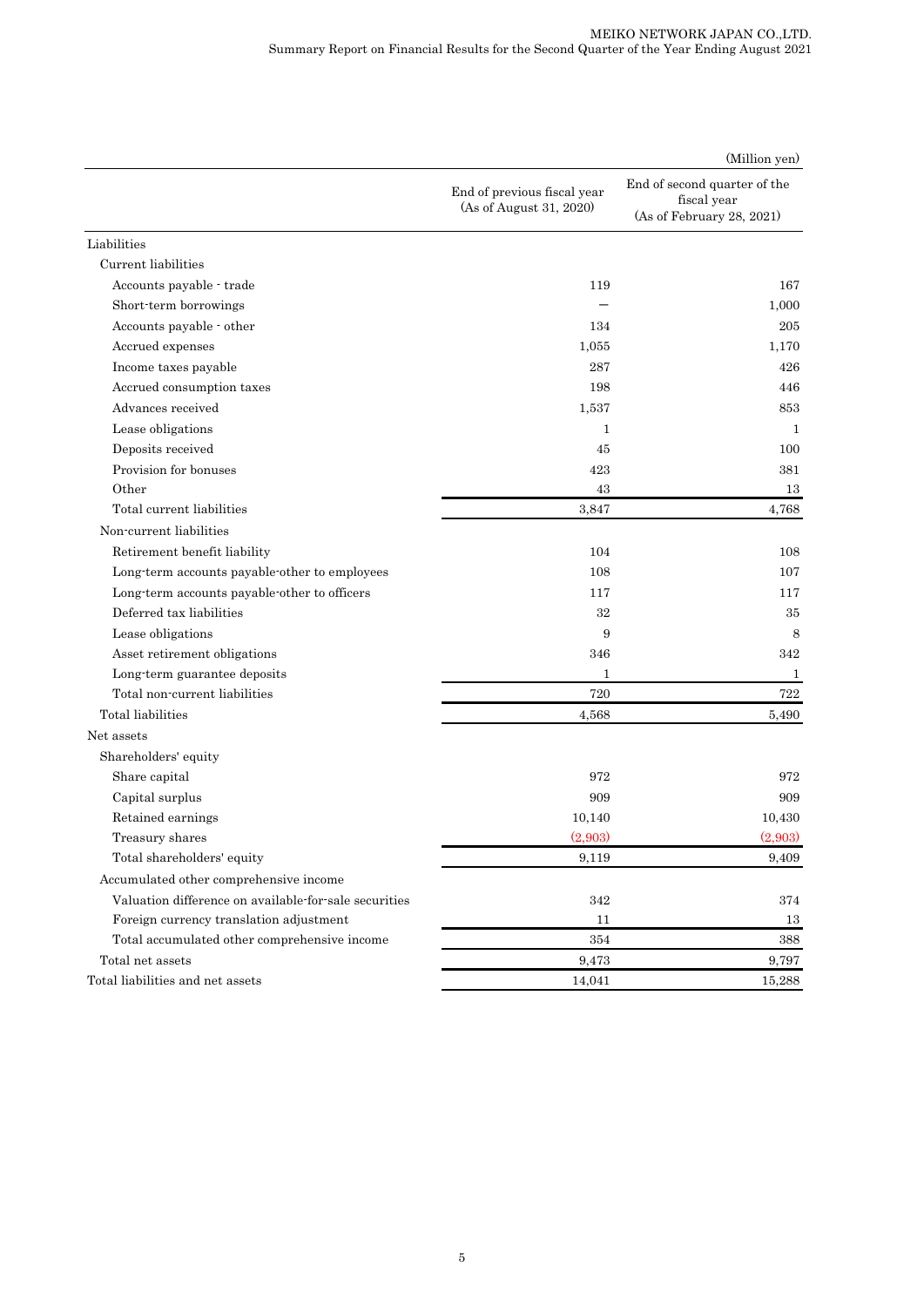#### (2) Consolidated statements of income and comprehensive income

Consolidated statements of income

|                                                               | Second quarter of the<br>previous consolidated term<br>(September 1, 2019 -<br>February 29, 2020) | (Million yen)<br>Second quarter of<br>the consolidated term<br>(September 1, 2020 -<br>February 28, 2021) |
|---------------------------------------------------------------|---------------------------------------------------------------------------------------------------|-----------------------------------------------------------------------------------------------------------|
| Net sales                                                     | 10,422                                                                                            | 9.744                                                                                                     |
| Cost of sales                                                 | 7.143                                                                                             | 6,897                                                                                                     |
| Gross profit                                                  | 3,278                                                                                             | 2,846                                                                                                     |
| Selling, general and administrative expenses                  | 1,997                                                                                             | 1,916                                                                                                     |
| Operating profit                                              | 1,280                                                                                             | 930                                                                                                       |
| Non-operating income                                          |                                                                                                   |                                                                                                           |
| Interest income                                               | 8                                                                                                 | 6                                                                                                         |
| Dividend income                                               | 19                                                                                                | 7                                                                                                         |
| Share of profit of entities accounted for using equity method | 3                                                                                                 |                                                                                                           |
| Rental income                                                 | 10                                                                                                | 10                                                                                                        |
| Subsidy income                                                |                                                                                                   | 47                                                                                                        |
| Reversal of allowance for doubtful accounts                   | 55                                                                                                | 13                                                                                                        |
| Other                                                         | 12                                                                                                | $\overline{7}$                                                                                            |
| Total non-operating income                                    | 109                                                                                               | 93                                                                                                        |
| Non-operating expenses                                        |                                                                                                   |                                                                                                           |
| Interest expenses                                             | $\mathbf{0}$                                                                                      | $\overline{0}$                                                                                            |
| Share of loss of entities accounted for using equity method   |                                                                                                   | $\overline{4}$                                                                                            |
| Rental expenses                                               | 3                                                                                                 | 3                                                                                                         |
| Other                                                         | $\mathbf{1}$                                                                                      | $\theta$                                                                                                  |
| Total non-operating expenses                                  | $\bf 5$                                                                                           | $\scriptstyle{7}$                                                                                         |
| Ordinary profit                                               | 1,384                                                                                             | 1,016                                                                                                     |
| Extraordinary income                                          |                                                                                                   |                                                                                                           |
| Gain on sales of investment securities                        |                                                                                                   | 53                                                                                                        |
| Total extraordinary income                                    |                                                                                                   | 53                                                                                                        |
| Extraordinary losses                                          |                                                                                                   |                                                                                                           |
| Loss on retirement of property, plant and equipment           |                                                                                                   | $\boldsymbol{0}$                                                                                          |
| Total extraordinary losses                                    |                                                                                                   | $\mathbf{0}$                                                                                              |
| Profit before income taxes                                    | 1,384                                                                                             | 1,069                                                                                                     |
| Income taxes - current                                        | 593                                                                                               | 388                                                                                                       |
| Income taxes - deferred                                       | 5                                                                                                 | 14                                                                                                        |
| Total income taxes                                            | 599                                                                                               | 402                                                                                                       |
| Profit                                                        | 785                                                                                               | 666                                                                                                       |
| Loss attributable to non-controlling interests                | (6)                                                                                               |                                                                                                           |
| Profit attributable to owners of parent                       | 791                                                                                               | 666                                                                                                       |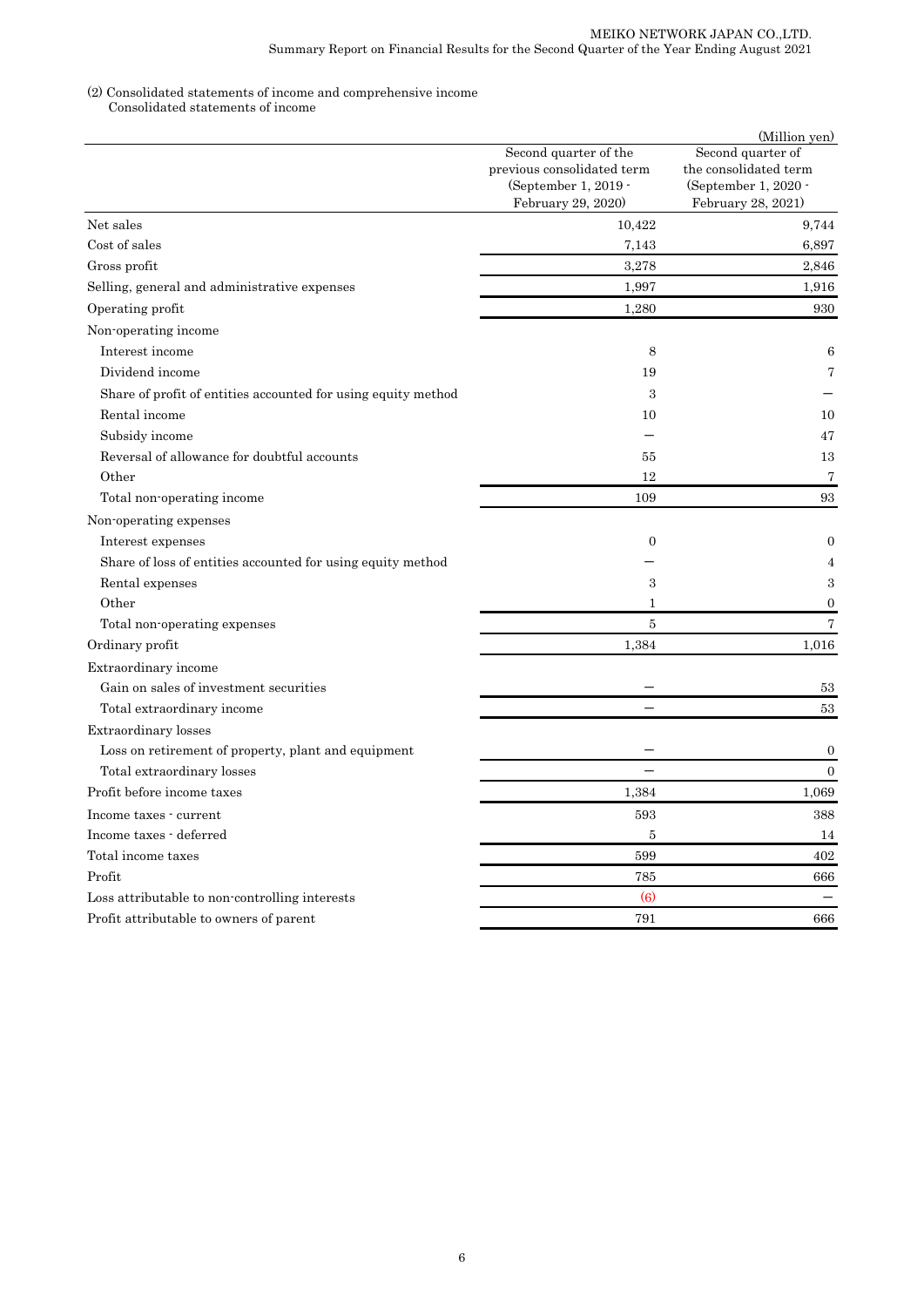## Consolidated statements of comprehensive income

|  | (Million yen) |
|--|---------------|
|  |               |

|                                                                                                               | Second quarter of the<br>previous consolidated term<br>(September 1, 2019 -<br>February 29, 2020) | Second quarter of<br>the consolidated term<br>(September 1, $2020 -$<br>February 28, 2021) |
|---------------------------------------------------------------------------------------------------------------|---------------------------------------------------------------------------------------------------|--------------------------------------------------------------------------------------------|
| Profit                                                                                                        | 785                                                                                               | 666                                                                                        |
| Other comprehensive income                                                                                    |                                                                                                   |                                                                                            |
| Valuation difference on available for sale securities<br>Share of other comprehensive income of entities      | 309                                                                                               | 32                                                                                         |
| accounted for using equity method                                                                             | $\theta$                                                                                          | 2                                                                                          |
| Total other comprehensive income                                                                              | 309                                                                                               | 34                                                                                         |
| Comprehensive income                                                                                          | 1,094                                                                                             | 700                                                                                        |
| Comprehensive income attributable to                                                                          |                                                                                                   |                                                                                            |
| Comprehensive income attributable to owners of parent<br>Comprehensive income attributable to non-controlling | 1,101                                                                                             | 700                                                                                        |
| interests                                                                                                     | $\left(6\right)$                                                                                  |                                                                                            |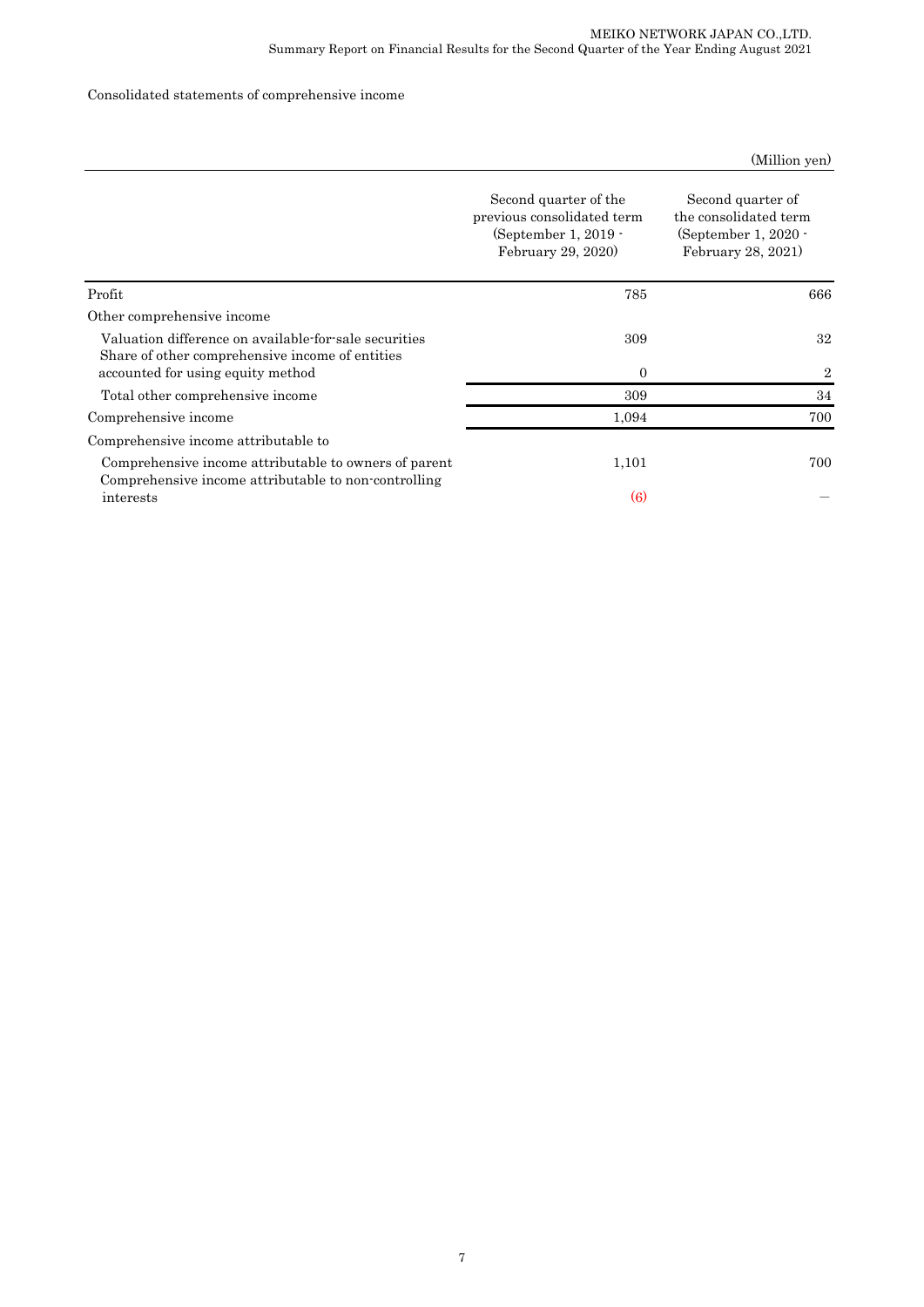## Segment Information

- Ⅰ Six months ended February 29, 2020 (September 1, 2019 February 29, 2020)
- 1.Information about Segment Sales and Income (Loss)

|                      |                                              |                                       |                                 |       |         | (Million yen) |
|----------------------|----------------------------------------------|---------------------------------------|---------------------------------|-------|---------|---------------|
|                      |                                              | Reportable segment                    |                                 |       |         |               |
|                      | Meiko Gijuku<br>directly operated<br>schools | Meiko Gijuku<br>franchised<br>schools | Japanese<br>language<br>schools | Total | Others* | Total         |
| Net sales            |                                              |                                       |                                 |       |         |               |
| Sales to third party | 5,679                                        | 2,393                                 | 739                             | 8,812 | 1,610   | 10,422        |
| Intersegment sales   |                                              | 387                                   |                                 | 387   | 51      | 438           |
| Total                | 5,679                                        | 2,780                                 | 739                             | 9,199 | 1,661   | 10,861        |
| Segment income(loss) | 672                                          | 1,003                                 | 116                             | 1,792 | 75      | 1,867         |

(Note)\* "Others" consists of the operating segments not included in reportable segments. It includes Kids Business (Afterschool), Sports Business (Meiko Soccer School), Waseda Academy Kobetsu Schools and other businesses of consolidated subsidiaries.

2.Difference between the Total of the Reportable Segments' Measures of Profit or Loss and Income according to Consolidated Quarterly Statements of Income, and the Main Components of the Difference (Matters related to Adjustment of Difference)

|                                                             | (Million yen) |
|-------------------------------------------------------------|---------------|
| Income(Loss)                                                | Amount        |
| Reportable segment total                                    | 1,792         |
| Income(Loss) for "Others" category                          | 75            |
| Corporate expenses <sup>*</sup>                             | (586)         |
| Operating income reported on quarterly statements of income | 1,280         |

(Note)\* Corporate expenses are mainly expenses that relate to the General Affairs section of the parent company that are not attributable to the reportable segment.